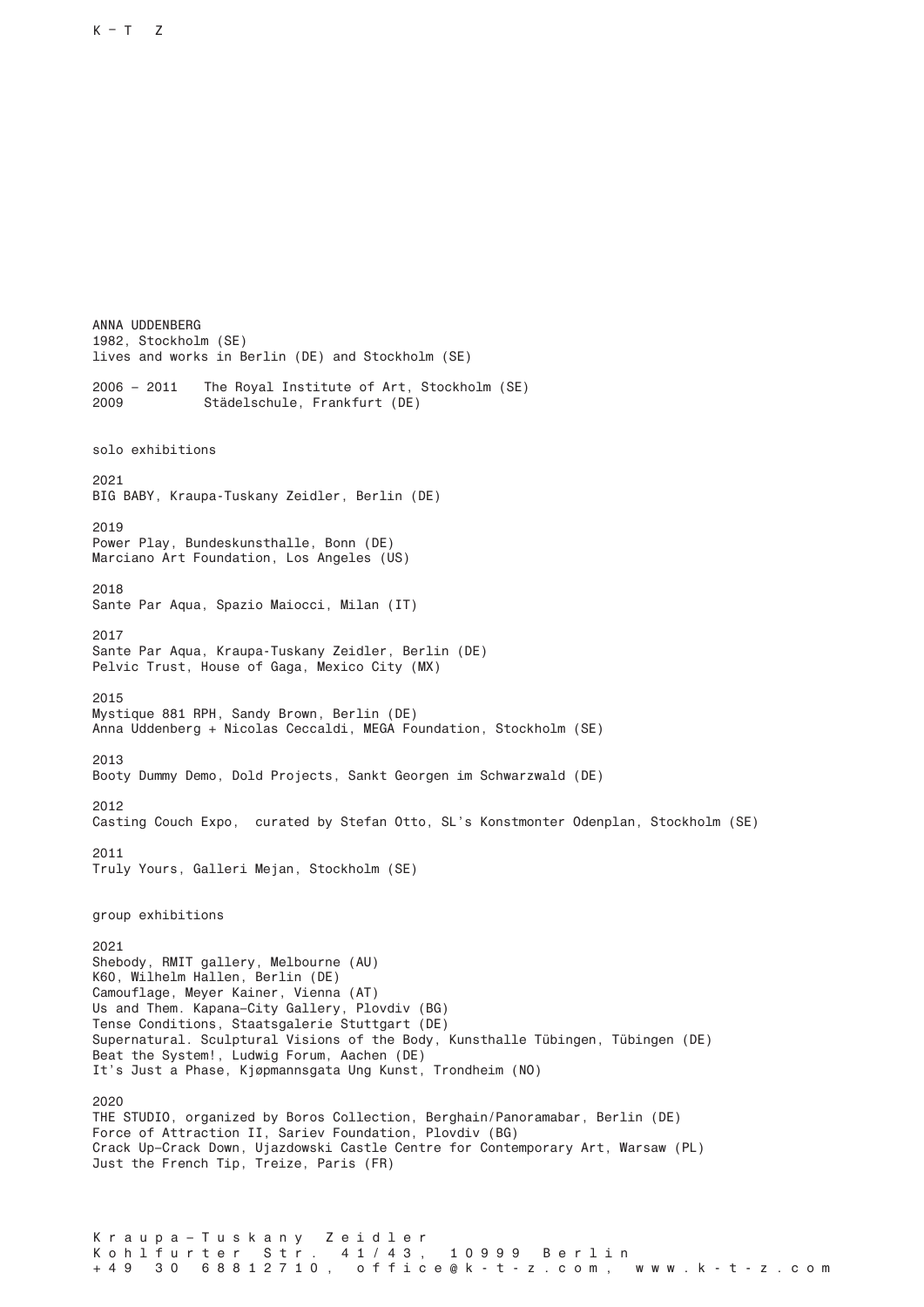K r a u p a – T u s k a n y Z e i d l e r K o h l f u r t e r S t r . 4 1 / 4 3 , 1 0 9 9 9 B e r l i n + 4 9 3 0 6 8 8 1 2 7 1 0 , o f f i c e @ k - t - z . c o m , w w w . k - t - z . c o m 2019 Der Montierte Mensch, Museum Folkwang, Essen (DE) Hyperrealism Sculpture. Ceci n'est Pas un Corps, La Boverie, Liege (BE) 14. Fellbach Triennale für Kleinskulptur, Fellbach (DE) 33rd Biennial of Graphic Arts, Ljubljana (SI) Wild Metropolis, Powerlong Museum, Shanghai (CN) Art & Porn, Kunsthal Charlottenborg, Copenhagen (DK) Art & Porn, ARoS, Aahrus (DK) TRANS WORLD, Nicodim Gallery, Bucharest (RO) TRANS WORLD, Nicodim Gallery Los Angeles (US) The Futures of Love, Magasins Généraux, Pantin (FR) Eldorama, Tri Postal, Lille (FR) Straying from the Line, Schinkel Pavillon, Berlin (DE) Nude - Female Bodies by Female Artists, Villa Schöningen, Potsdam (DE) World Receivers, Zabludowicz, London (UK) Body in Progress, Österreichisches Kulturforum, Berlin (DE) Producing Futures, Migros Museum, Zurich (CH) Still Burning, Varberg Konsthal, Varberg (SE) People, Jeffrey Deitch, Los Angeles (US) 2018 The Moderna Exhibition: With The Future Behind Us, Moderna Museet, Stockholm (SE) Low Form, MAXXI, Rome (IT) True Luxury, Stedelijk Museum, Amsterdam (NL) A Strong Desire, PS120, Berlin (DE) Lucky, curated by Coven Berlin, neue Gesellschaft fuer bildene Kunst (nGbK), Berlin (DE) Mademoiselle, Centre Régional d'Art Contemporaine Occitaine, Sète (FR) Formal Encounters, Galeria Nicodim, Bucharest (RO) SCAM, Splendid Cleaners, New York (US) Athens Biennale, Athens (GR) Robot Love, curated by Ine Gevers, Evoluon, Eindhoven (NL) No Fear of Fainting in a Gym, Kunst Halle Sankt Gallen, Sankt Gallen (CH) 2017 Future Eaters, Monash University Museum of Art, Melbourne (AUS) The Commodification of Love, curated by Cloé Perrone, Kamel Mennour, Paris (FR) Gosh! Is it alive?, Arken Museum for Moderne Kunst, Ishøj (DK) ARS17, Kiasma - Museum of Contemporary Art, Helsinki (FIN) Homo Mundus Minor, T293, Rome (IT) Museum of Modern Art in Warsaw (PL) 2016 Streams of Warm Impermanence, David Roberts Art Foundation, London (UK) Transart Triennale. Processed Beings: Intersubjectivity and Authorship, Uferstudios, Berlin (DE) Manifesta 11, Cabaret der Künstler - Zunfthaus Voltaire, Zurich (CH) Chatsubo, Kraupa-Tuskany Zeidler, Berlin (DE) Exhibition by 31 Women, Philipp Pflug Contemporary, Frankfurt (DE) 9th Berlin Biennale for Contemporary Art, Berlin (DE) Episode 8: The Lair, Oslo10, curated by Daniel Iinatti and Agatha Valkyrie Ice, Basel (CH) S.M.S.M.S. , Stedelijk Museum, curated by Avery Singer, Amsterdam (NL) Swedish Art: Now!, Sven Harrys Art Museum, Stockholm (SE) Fear of a Blank Pancake, White Flag Project, Saint Louis, Missouri (US) Young Girl Reading Group Show, Artgenève, Genève (CH) 2015 The Description of a New World, Called the Blazing-World, Mitchell Algus Gallery, New York (US) NeverWinter - BorderLands, hosted by Steffi Hessler and Carsten Höller, organized by Agatha Valkyrie Ice and Daniel Linatti, Dragon's Lair, Stockholm (SE) Please Respond, M/L ARTSPACE IN VENICE, Initiated by Marta Fontolan (IT) X is Y, Sandy Brown, Berlin (DE) The Cipher and the Frame, Cubitt, curated by Fatima Hellberg and Bárbara Rodríguez Muñoz, London (UK) 2014